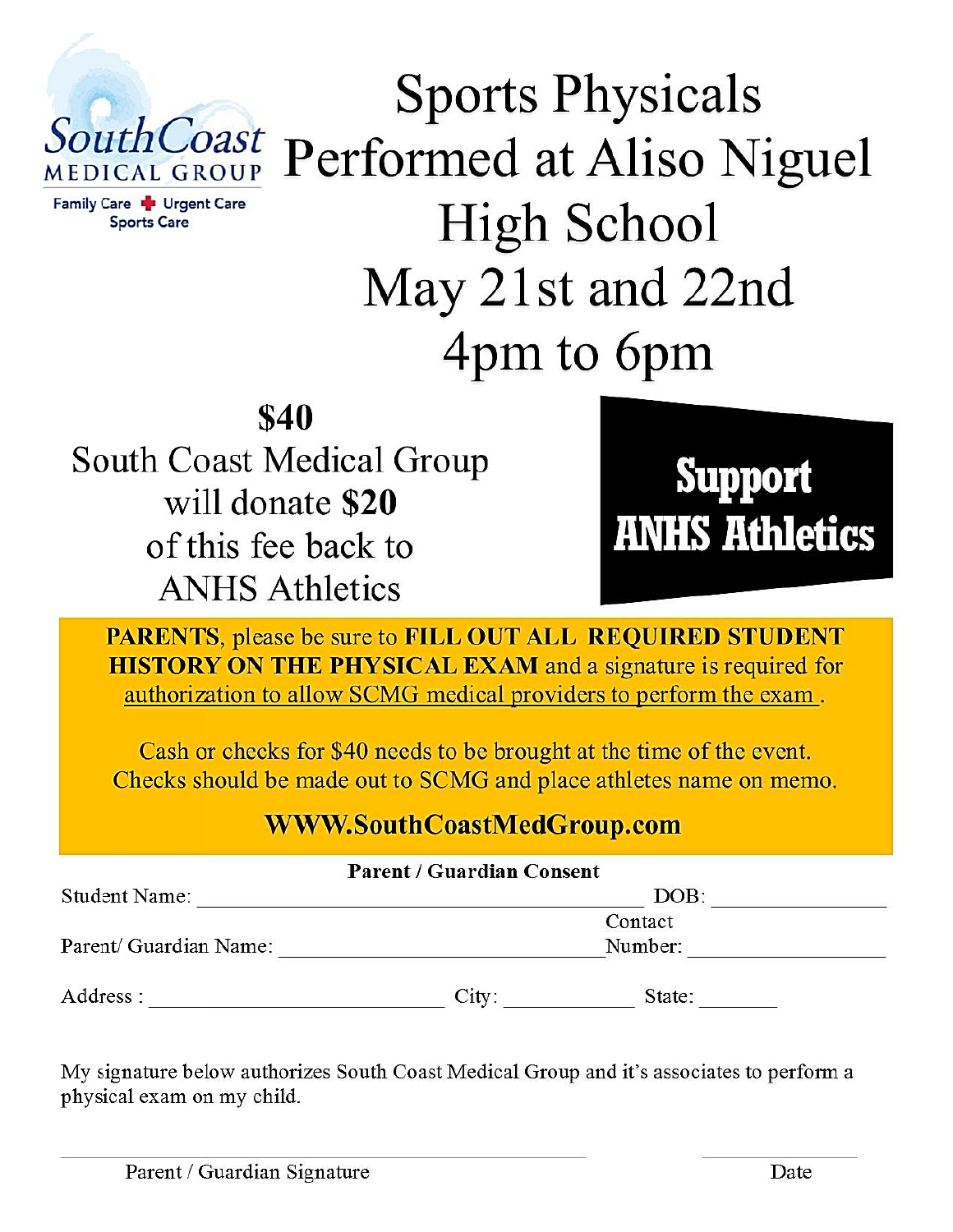# **ALISO NIGUEL HIGH SCHOOL 2019-20 ATHLETIC CLEARANCE CHECKLIS**

**1. Visit** www.athleticclearance.com

**2. Review** the tutorial video for a quick reference instructional guide.

**3. CREATE an account.** Click the link "register" under "Forgot Password" to create account. Provide a valid email address & password.

*Note: It's important that you include a valid email address because email verification is required prior to registration.* 

**4.** Once you have entered your information press submit a page will pop up with a code. Enter this code to continue the process.

*Once you submit code you will be able to start the clearance process.* 

**5. SELECT** the "New Clearance Here!" button (upper left corner) to get started.

**6. SELECT** the year **2019‐20**, Aliso Niguel High School, and also your **first season sport**.

*Note: Multiple Sport Athletes: You will have the option of choosing other sports after completion of Step #4*

**7. Step #1: Student Information**

- a. **COMPLETE** all required fields.
- b. **STUDENT ID:** not required

c. **INSURANCE**‐ All athletes are required to have insurance. (*If you would like to obtain insurance, please contact the athletics office for a list of resources.)*

#### **8. Step #2: Medical History.**

**COMPLETE** all required fields:

a. **Physical Form:** upload a scan/picture from either your computer or from Documents Library

b. **Proof of insurance:** upload a scan/picture from

either your computer or your Documents Library *Note: If you need to come back at a later time to upload documents, scroll down and select save to move onto next step.*

**9. Step #3: Parent/Guardian Information COMPLETE** all required fields

**10. Step #4: E‐Signatures**

- a. **Parent/Guardian Signature:** Initial all forms
- b. **Student Signature:** Initial all forms
- c. Click **SUBMIT**

11. Upon **completion** of all steps the **Registration Confirmation Sheet** will pop up. You will need to print out, sign and email a scan/picture to our Athletic Trainer Lauren Mott at lemott@capousd.org *Note: multiple sport athletes can select additional sports down at the bottom of the sheet and then press "submit". Note: You will also receive this in an email from the Athletic Department, check your spam if it does not appear in your inbox.*

#### **\*\*To be cleared by the athletic office\*\***

| Complete all online registration steps |
|----------------------------------------|
|                                        |

- Upload physical and insurance card
- Email a scan/picture of signed Registration Confirmation page to **lemott@capousd.org**

#### **YOU WILL NOT BE CLEARED TO PARTICIPATE IN SPORTS UNTIL ALL OF THESE DOCUMENTS HAVE BEEN PROVIDED**

**‐Transfer Students‐** Each CIF section requires special forms when a student is transferring from one school to another. Make sure you are adhering to all of the eligibility and transfer rules.

ALISO NIGUEL HIGH SCHOOL | 28000 WOLVERINE WAY | ALISO VIEJO | 92656 | (949) 831‐5590 WWW.ALISONIGUEL.COM | WWW.ALISOATHLETICS.COM | @ALISOATHLETICS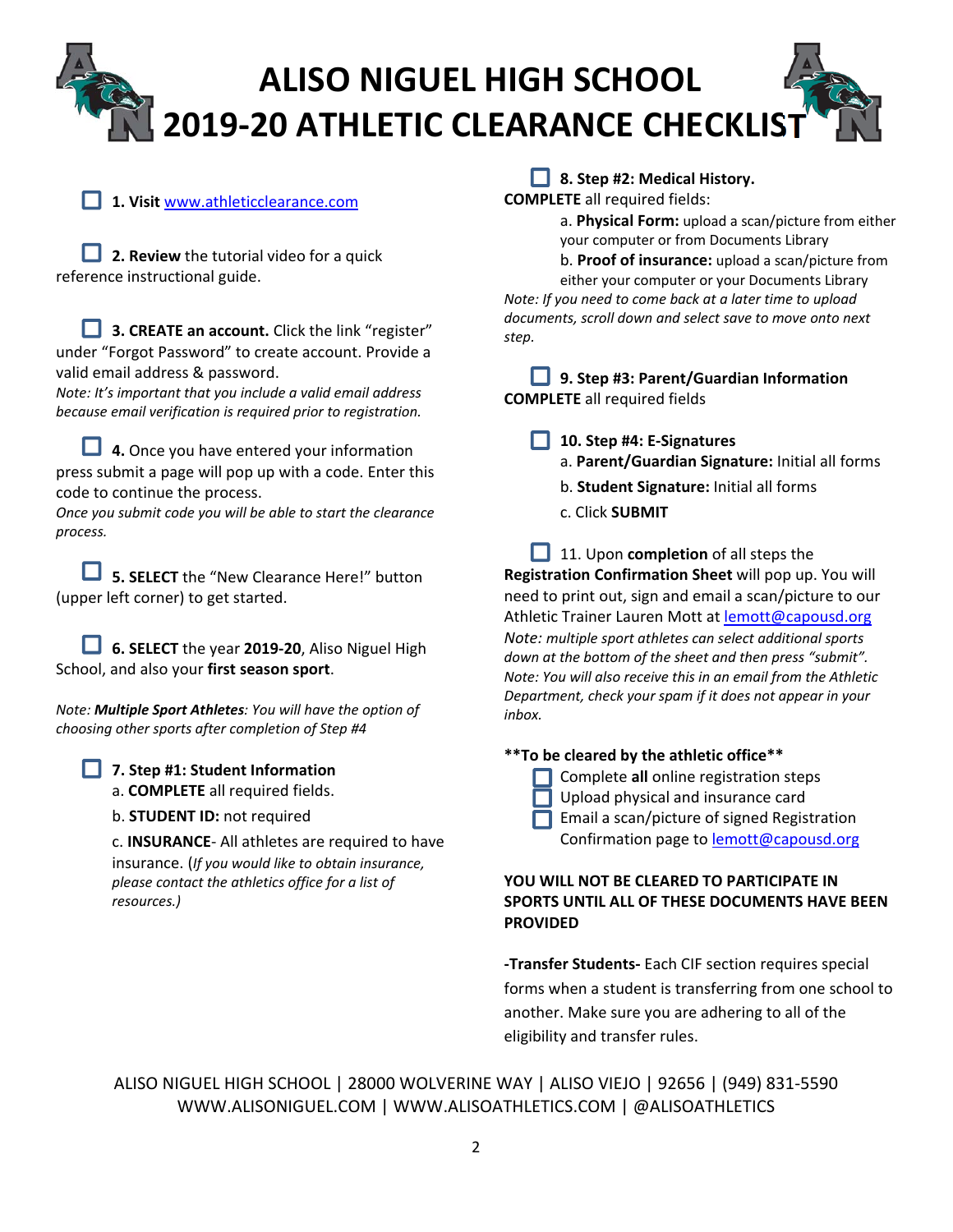| <b>SPORTS:</b> (Please check all that apply)              |                                                                               |                                                                                                                                                                                                                                              | <b>Physical Clearance Form</b>                              |                                                           |                                                             |                   |
|-----------------------------------------------------------|-------------------------------------------------------------------------------|----------------------------------------------------------------------------------------------------------------------------------------------------------------------------------------------------------------------------------------------|-------------------------------------------------------------|-----------------------------------------------------------|-------------------------------------------------------------|-------------------|
| ○ Cross Country<br>$\circ$ Football<br>$\circ$ Girls Golf | $\circ$ Girls Tennis<br><b>O</b> Girls Volleyball<br><b>O</b> Boys Water Polo | $\circ$ Surfing<br><b>O</b> Basketball<br>$\circ$ Soccer                                                                                                                                                                                     | ○ Girls Water Polo<br>$\circ$ Wrestling<br>$\circ$ Baseball | $\circ$ Softball<br>$\circ$ Boys Golf<br>$\circ$ Swimming | <b>O</b> Boys Tennis<br>0 Track<br><b>O</b> Boys Volleyball | <b>O</b> Lacrosse |
| Name                                                      |                                                                               | <b>Grade in 2019-20</b>                                                                                                                                                                                                                      | Male                                                        | Female                                                    | Date of Birth                                               |                   |
|                                                           |                                                                               | City & Zip Code                                                                                                                                                                                                                              |                                                             | Phone                                                     |                                                             |                   |
|                                                           |                                                                               |                                                                                                                                                                                                                                              | Work phone                                                  | Cell phone                                                |                                                             |                   |
|                                                           |                                                                               | Work phone<br>Mother/Guardian and the control of the control of the control of the control of the control of the control of the control of the control of the control of the control of the control of the control of the control of the con |                                                             | Cell phone                                                |                                                             |                   |
|                                                           |                                                                               |                                                                                                                                                                                                                                              |                                                             | Insurance                                                 |                                                             |                   |

**CAPISTRANO UNIFIED SCHOOL DISTRICT** 

**\*\*\*I hereby give my consent for the above named student (son/daughter/ward) to compete in sports and to go with a representative of the school on any trips. In case of injury,you are authorized to have him/her treated.**

#### **\*SIGNATURE OF PARENT/GUARDIAN\* Date**

#### **HEALTH HISTORY:** *TO BE COMPLETED BY PARENT BEFORE DOCTOR EXAM*

| <b>Surgeries</b><br><b>Problems with vision</b><br><b>Dental problems</b><br>Eveglasses<br>Contacts<br><b>Braces</b><br><b>Problems with hearing</b><br><b>False teeth</b><br>Painful joints<br>Hearing aid.<br><b>Broken</b> bones<br><b>Blacking out or fainting</b><br>Unconsciousness<br>Convulsions,<br>Knee or ankle problems<br>seizures<br>Require support/brace<br><b>Heart problems</b><br><b>Need for medication</b><br>Name and the same state of the state of the state of the state of the state of the state of the state of the state of the state of the state of the state of the state of the state of the state of the state of the state of<br><b>Menstruation problems</b><br><b>Rheumatic fever</b><br><b>Bleeding disorders</b><br><b>Hernias</b><br>Asthma<br><b>Blood sugar problems</b><br>OTHER HEALTH ASPECTS THE DOCTOR<br>Hypoglycemia<br><b>Diabetes</b><br>AND SCHOOL SHOULD BE AWARE OF:<br>Allergies-type<br><b>Bee or insect stings</b><br><b>Hospitalizations</b><br>Any history of chest pain with exercise?<br>Any history of "racing" heart or skipped beats?<br>Do you experience passing out, near passing out or unexpected tiredness during exercise?<br>Any family history of sudden cardiac death in afamily member under the age of 50?<br>Any family history of Marfan's syndrome Or prolonged QT syndrome?<br>Any history of temporary numbness or paralysis of both arms and/or legs following head/spine trauma?<br>Any history of recent severe viral illness, infectious mononucleosis, or hepatitis?<br>Any history of the following: absence of one kidney?<br>males: absence of one testicle?<br>Any history of blindness in one eye?<br>Any current active skin infection?<br><b>PHYSICAL EXAM:</b> (Physician/Physician's asst/Nurse Practitioner)<br>HEIGHT WEIGHT WEIGHT<br>RESTING AFTER ACTIVITY B.P.<br>PULSE:<br><b>EYES</b><br><b>THROAT</b><br><b>ABDOMEN</b><br><b>ORTHOPEDIC</b><br><b>EARS</b><br><b>LYMPH GLANDS</b><br><b>HERNIA</b><br><b>SKIN</b><br><b>OTHER</b><br><b>TEETH</b><br><b>THYROID</b><br><b>POSTURE</b><br><b>BRACES</b><br><b>HEART</b><br><b>MUSCLE TONE</b><br><b>NOSE</b><br><b>LUNGS</b><br><b>REFLEXES</b><br>Special doctor recommendations or restrictions __________________________________<br>I have examined the above student and do recommend that he/she is physically fit for full participation in sports.<br>(Must be signed by a PHYSICIAN, PHYSICIAN'S ASSISTANT or NURSE PRACTITIONER) | Any past or present: | $Yes$ | $\underline{\mathbf{N}}$ o | $Yes$<br><u>No</u> |  |
|----------------------------------------------------------------------------------------------------------------------------------------------------------------------------------------------------------------------------------------------------------------------------------------------------------------------------------------------------------------------------------------------------------------------------------------------------------------------------------------------------------------------------------------------------------------------------------------------------------------------------------------------------------------------------------------------------------------------------------------------------------------------------------------------------------------------------------------------------------------------------------------------------------------------------------------------------------------------------------------------------------------------------------------------------------------------------------------------------------------------------------------------------------------------------------------------------------------------------------------------------------------------------------------------------------------------------------------------------------------------------------------------------------------------------------------------------------------------------------------------------------------------------------------------------------------------------------------------------------------------------------------------------------------------------------------------------------------------------------------------------------------------------------------------------------------------------------------------------------------------------------------------------------------------------------------------------------------------------------------------------------------------------------------------------------------------------------------------------------------------------------------------------------------------------------------------------------------------------------------------------------------------------------------------------------------------------------------------------------------------------------------------------------------------------------------------------------------------------------------------------|----------------------|-------|----------------------------|--------------------|--|
|                                                                                                                                                                                                                                                                                                                                                                                                                                                                                                                                                                                                                                                                                                                                                                                                                                                                                                                                                                                                                                                                                                                                                                                                                                                                                                                                                                                                                                                                                                                                                                                                                                                                                                                                                                                                                                                                                                                                                                                                                                                                                                                                                                                                                                                                                                                                                                                                                                                                                                    |                      |       |                            |                    |  |
|                                                                                                                                                                                                                                                                                                                                                                                                                                                                                                                                                                                                                                                                                                                                                                                                                                                                                                                                                                                                                                                                                                                                                                                                                                                                                                                                                                                                                                                                                                                                                                                                                                                                                                                                                                                                                                                                                                                                                                                                                                                                                                                                                                                                                                                                                                                                                                                                                                                                                                    |                      |       |                            |                    |  |
|                                                                                                                                                                                                                                                                                                                                                                                                                                                                                                                                                                                                                                                                                                                                                                                                                                                                                                                                                                                                                                                                                                                                                                                                                                                                                                                                                                                                                                                                                                                                                                                                                                                                                                                                                                                                                                                                                                                                                                                                                                                                                                                                                                                                                                                                                                                                                                                                                                                                                                    |                      |       |                            |                    |  |
|                                                                                                                                                                                                                                                                                                                                                                                                                                                                                                                                                                                                                                                                                                                                                                                                                                                                                                                                                                                                                                                                                                                                                                                                                                                                                                                                                                                                                                                                                                                                                                                                                                                                                                                                                                                                                                                                                                                                                                                                                                                                                                                                                                                                                                                                                                                                                                                                                                                                                                    |                      |       |                            |                    |  |
|                                                                                                                                                                                                                                                                                                                                                                                                                                                                                                                                                                                                                                                                                                                                                                                                                                                                                                                                                                                                                                                                                                                                                                                                                                                                                                                                                                                                                                                                                                                                                                                                                                                                                                                                                                                                                                                                                                                                                                                                                                                                                                                                                                                                                                                                                                                                                                                                                                                                                                    |                      |       |                            |                    |  |
|                                                                                                                                                                                                                                                                                                                                                                                                                                                                                                                                                                                                                                                                                                                                                                                                                                                                                                                                                                                                                                                                                                                                                                                                                                                                                                                                                                                                                                                                                                                                                                                                                                                                                                                                                                                                                                                                                                                                                                                                                                                                                                                                                                                                                                                                                                                                                                                                                                                                                                    |                      |       |                            |                    |  |
|                                                                                                                                                                                                                                                                                                                                                                                                                                                                                                                                                                                                                                                                                                                                                                                                                                                                                                                                                                                                                                                                                                                                                                                                                                                                                                                                                                                                                                                                                                                                                                                                                                                                                                                                                                                                                                                                                                                                                                                                                                                                                                                                                                                                                                                                                                                                                                                                                                                                                                    |                      |       |                            |                    |  |
|                                                                                                                                                                                                                                                                                                                                                                                                                                                                                                                                                                                                                                                                                                                                                                                                                                                                                                                                                                                                                                                                                                                                                                                                                                                                                                                                                                                                                                                                                                                                                                                                                                                                                                                                                                                                                                                                                                                                                                                                                                                                                                                                                                                                                                                                                                                                                                                                                                                                                                    |                      |       |                            |                    |  |
|                                                                                                                                                                                                                                                                                                                                                                                                                                                                                                                                                                                                                                                                                                                                                                                                                                                                                                                                                                                                                                                                                                                                                                                                                                                                                                                                                                                                                                                                                                                                                                                                                                                                                                                                                                                                                                                                                                                                                                                                                                                                                                                                                                                                                                                                                                                                                                                                                                                                                                    |                      |       |                            |                    |  |
|                                                                                                                                                                                                                                                                                                                                                                                                                                                                                                                                                                                                                                                                                                                                                                                                                                                                                                                                                                                                                                                                                                                                                                                                                                                                                                                                                                                                                                                                                                                                                                                                                                                                                                                                                                                                                                                                                                                                                                                                                                                                                                                                                                                                                                                                                                                                                                                                                                                                                                    |                      |       |                            |                    |  |
|                                                                                                                                                                                                                                                                                                                                                                                                                                                                                                                                                                                                                                                                                                                                                                                                                                                                                                                                                                                                                                                                                                                                                                                                                                                                                                                                                                                                                                                                                                                                                                                                                                                                                                                                                                                                                                                                                                                                                                                                                                                                                                                                                                                                                                                                                                                                                                                                                                                                                                    |                      |       |                            |                    |  |
|                                                                                                                                                                                                                                                                                                                                                                                                                                                                                                                                                                                                                                                                                                                                                                                                                                                                                                                                                                                                                                                                                                                                                                                                                                                                                                                                                                                                                                                                                                                                                                                                                                                                                                                                                                                                                                                                                                                                                                                                                                                                                                                                                                                                                                                                                                                                                                                                                                                                                                    |                      |       |                            |                    |  |
|                                                                                                                                                                                                                                                                                                                                                                                                                                                                                                                                                                                                                                                                                                                                                                                                                                                                                                                                                                                                                                                                                                                                                                                                                                                                                                                                                                                                                                                                                                                                                                                                                                                                                                                                                                                                                                                                                                                                                                                                                                                                                                                                                                                                                                                                                                                                                                                                                                                                                                    |                      |       |                            |                    |  |
|                                                                                                                                                                                                                                                                                                                                                                                                                                                                                                                                                                                                                                                                                                                                                                                                                                                                                                                                                                                                                                                                                                                                                                                                                                                                                                                                                                                                                                                                                                                                                                                                                                                                                                                                                                                                                                                                                                                                                                                                                                                                                                                                                                                                                                                                                                                                                                                                                                                                                                    |                      |       |                            |                    |  |
|                                                                                                                                                                                                                                                                                                                                                                                                                                                                                                                                                                                                                                                                                                                                                                                                                                                                                                                                                                                                                                                                                                                                                                                                                                                                                                                                                                                                                                                                                                                                                                                                                                                                                                                                                                                                                                                                                                                                                                                                                                                                                                                                                                                                                                                                                                                                                                                                                                                                                                    |                      |       |                            |                    |  |
|                                                                                                                                                                                                                                                                                                                                                                                                                                                                                                                                                                                                                                                                                                                                                                                                                                                                                                                                                                                                                                                                                                                                                                                                                                                                                                                                                                                                                                                                                                                                                                                                                                                                                                                                                                                                                                                                                                                                                                                                                                                                                                                                                                                                                                                                                                                                                                                                                                                                                                    |                      |       |                            |                    |  |
|                                                                                                                                                                                                                                                                                                                                                                                                                                                                                                                                                                                                                                                                                                                                                                                                                                                                                                                                                                                                                                                                                                                                                                                                                                                                                                                                                                                                                                                                                                                                                                                                                                                                                                                                                                                                                                                                                                                                                                                                                                                                                                                                                                                                                                                                                                                                                                                                                                                                                                    |                      |       |                            |                    |  |
|                                                                                                                                                                                                                                                                                                                                                                                                                                                                                                                                                                                                                                                                                                                                                                                                                                                                                                                                                                                                                                                                                                                                                                                                                                                                                                                                                                                                                                                                                                                                                                                                                                                                                                                                                                                                                                                                                                                                                                                                                                                                                                                                                                                                                                                                                                                                                                                                                                                                                                    |                      |       |                            |                    |  |
|                                                                                                                                                                                                                                                                                                                                                                                                                                                                                                                                                                                                                                                                                                                                                                                                                                                                                                                                                                                                                                                                                                                                                                                                                                                                                                                                                                                                                                                                                                                                                                                                                                                                                                                                                                                                                                                                                                                                                                                                                                                                                                                                                                                                                                                                                                                                                                                                                                                                                                    |                      |       |                            |                    |  |
|                                                                                                                                                                                                                                                                                                                                                                                                                                                                                                                                                                                                                                                                                                                                                                                                                                                                                                                                                                                                                                                                                                                                                                                                                                                                                                                                                                                                                                                                                                                                                                                                                                                                                                                                                                                                                                                                                                                                                                                                                                                                                                                                                                                                                                                                                                                                                                                                                                                                                                    |                      |       |                            |                    |  |
|                                                                                                                                                                                                                                                                                                                                                                                                                                                                                                                                                                                                                                                                                                                                                                                                                                                                                                                                                                                                                                                                                                                                                                                                                                                                                                                                                                                                                                                                                                                                                                                                                                                                                                                                                                                                                                                                                                                                                                                                                                                                                                                                                                                                                                                                                                                                                                                                                                                                                                    |                      |       |                            |                    |  |
|                                                                                                                                                                                                                                                                                                                                                                                                                                                                                                                                                                                                                                                                                                                                                                                                                                                                                                                                                                                                                                                                                                                                                                                                                                                                                                                                                                                                                                                                                                                                                                                                                                                                                                                                                                                                                                                                                                                                                                                                                                                                                                                                                                                                                                                                                                                                                                                                                                                                                                    |                      |       |                            |                    |  |
|                                                                                                                                                                                                                                                                                                                                                                                                                                                                                                                                                                                                                                                                                                                                                                                                                                                                                                                                                                                                                                                                                                                                                                                                                                                                                                                                                                                                                                                                                                                                                                                                                                                                                                                                                                                                                                                                                                                                                                                                                                                                                                                                                                                                                                                                                                                                                                                                                                                                                                    |                      |       |                            |                    |  |
|                                                                                                                                                                                                                                                                                                                                                                                                                                                                                                                                                                                                                                                                                                                                                                                                                                                                                                                                                                                                                                                                                                                                                                                                                                                                                                                                                                                                                                                                                                                                                                                                                                                                                                                                                                                                                                                                                                                                                                                                                                                                                                                                                                                                                                                                                                                                                                                                                                                                                                    |                      |       |                            |                    |  |
|                                                                                                                                                                                                                                                                                                                                                                                                                                                                                                                                                                                                                                                                                                                                                                                                                                                                                                                                                                                                                                                                                                                                                                                                                                                                                                                                                                                                                                                                                                                                                                                                                                                                                                                                                                                                                                                                                                                                                                                                                                                                                                                                                                                                                                                                                                                                                                                                                                                                                                    |                      |       |                            |                    |  |
|                                                                                                                                                                                                                                                                                                                                                                                                                                                                                                                                                                                                                                                                                                                                                                                                                                                                                                                                                                                                                                                                                                                                                                                                                                                                                                                                                                                                                                                                                                                                                                                                                                                                                                                                                                                                                                                                                                                                                                                                                                                                                                                                                                                                                                                                                                                                                                                                                                                                                                    |                      |       |                            |                    |  |
|                                                                                                                                                                                                                                                                                                                                                                                                                                                                                                                                                                                                                                                                                                                                                                                                                                                                                                                                                                                                                                                                                                                                                                                                                                                                                                                                                                                                                                                                                                                                                                                                                                                                                                                                                                                                                                                                                                                                                                                                                                                                                                                                                                                                                                                                                                                                                                                                                                                                                                    |                      |       |                            |                    |  |
|                                                                                                                                                                                                                                                                                                                                                                                                                                                                                                                                                                                                                                                                                                                                                                                                                                                                                                                                                                                                                                                                                                                                                                                                                                                                                                                                                                                                                                                                                                                                                                                                                                                                                                                                                                                                                                                                                                                                                                                                                                                                                                                                                                                                                                                                                                                                                                                                                                                                                                    |                      |       |                            |                    |  |
|                                                                                                                                                                                                                                                                                                                                                                                                                                                                                                                                                                                                                                                                                                                                                                                                                                                                                                                                                                                                                                                                                                                                                                                                                                                                                                                                                                                                                                                                                                                                                                                                                                                                                                                                                                                                                                                                                                                                                                                                                                                                                                                                                                                                                                                                                                                                                                                                                                                                                                    |                      |       |                            |                    |  |
|                                                                                                                                                                                                                                                                                                                                                                                                                                                                                                                                                                                                                                                                                                                                                                                                                                                                                                                                                                                                                                                                                                                                                                                                                                                                                                                                                                                                                                                                                                                                                                                                                                                                                                                                                                                                                                                                                                                                                                                                                                                                                                                                                                                                                                                                                                                                                                                                                                                                                                    |                      |       |                            |                    |  |
|                                                                                                                                                                                                                                                                                                                                                                                                                                                                                                                                                                                                                                                                                                                                                                                                                                                                                                                                                                                                                                                                                                                                                                                                                                                                                                                                                                                                                                                                                                                                                                                                                                                                                                                                                                                                                                                                                                                                                                                                                                                                                                                                                                                                                                                                                                                                                                                                                                                                                                    |                      |       |                            |                    |  |
|                                                                                                                                                                                                                                                                                                                                                                                                                                                                                                                                                                                                                                                                                                                                                                                                                                                                                                                                                                                                                                                                                                                                                                                                                                                                                                                                                                                                                                                                                                                                                                                                                                                                                                                                                                                                                                                                                                                                                                                                                                                                                                                                                                                                                                                                                                                                                                                                                                                                                                    |                      |       |                            |                    |  |
|                                                                                                                                                                                                                                                                                                                                                                                                                                                                                                                                                                                                                                                                                                                                                                                                                                                                                                                                                                                                                                                                                                                                                                                                                                                                                                                                                                                                                                                                                                                                                                                                                                                                                                                                                                                                                                                                                                                                                                                                                                                                                                                                                                                                                                                                                                                                                                                                                                                                                                    |                      |       |                            |                    |  |
|                                                                                                                                                                                                                                                                                                                                                                                                                                                                                                                                                                                                                                                                                                                                                                                                                                                                                                                                                                                                                                                                                                                                                                                                                                                                                                                                                                                                                                                                                                                                                                                                                                                                                                                                                                                                                                                                                                                                                                                                                                                                                                                                                                                                                                                                                                                                                                                                                                                                                                    |                      |       |                            |                    |  |
|                                                                                                                                                                                                                                                                                                                                                                                                                                                                                                                                                                                                                                                                                                                                                                                                                                                                                                                                                                                                                                                                                                                                                                                                                                                                                                                                                                                                                                                                                                                                                                                                                                                                                                                                                                                                                                                                                                                                                                                                                                                                                                                                                                                                                                                                                                                                                                                                                                                                                                    |                      |       |                            |                    |  |
|                                                                                                                                                                                                                                                                                                                                                                                                                                                                                                                                                                                                                                                                                                                                                                                                                                                                                                                                                                                                                                                                                                                                                                                                                                                                                                                                                                                                                                                                                                                                                                                                                                                                                                                                                                                                                                                                                                                                                                                                                                                                                                                                                                                                                                                                                                                                                                                                                                                                                                    |                      |       |                            |                    |  |
|                                                                                                                                                                                                                                                                                                                                                                                                                                                                                                                                                                                                                                                                                                                                                                                                                                                                                                                                                                                                                                                                                                                                                                                                                                                                                                                                                                                                                                                                                                                                                                                                                                                                                                                                                                                                                                                                                                                                                                                                                                                                                                                                                                                                                                                                                                                                                                                                                                                                                                    |                      |       |                            |                    |  |
|                                                                                                                                                                                                                                                                                                                                                                                                                                                                                                                                                                                                                                                                                                                                                                                                                                                                                                                                                                                                                                                                                                                                                                                                                                                                                                                                                                                                                                                                                                                                                                                                                                                                                                                                                                                                                                                                                                                                                                                                                                                                                                                                                                                                                                                                                                                                                                                                                                                                                                    |                      |       |                            |                    |  |
|                                                                                                                                                                                                                                                                                                                                                                                                                                                                                                                                                                                                                                                                                                                                                                                                                                                                                                                                                                                                                                                                                                                                                                                                                                                                                                                                                                                                                                                                                                                                                                                                                                                                                                                                                                                                                                                                                                                                                                                                                                                                                                                                                                                                                                                                                                                                                                                                                                                                                                    |                      |       |                            |                    |  |
|                                                                                                                                                                                                                                                                                                                                                                                                                                                                                                                                                                                                                                                                                                                                                                                                                                                                                                                                                                                                                                                                                                                                                                                                                                                                                                                                                                                                                                                                                                                                                                                                                                                                                                                                                                                                                                                                                                                                                                                                                                                                                                                                                                                                                                                                                                                                                                                                                                                                                                    |                      |       |                            |                    |  |
|                                                                                                                                                                                                                                                                                                                                                                                                                                                                                                                                                                                                                                                                                                                                                                                                                                                                                                                                                                                                                                                                                                                                                                                                                                                                                                                                                                                                                                                                                                                                                                                                                                                                                                                                                                                                                                                                                                                                                                                                                                                                                                                                                                                                                                                                                                                                                                                                                                                                                                    |                      |       |                            |                    |  |
|                                                                                                                                                                                                                                                                                                                                                                                                                                                                                                                                                                                                                                                                                                                                                                                                                                                                                                                                                                                                                                                                                                                                                                                                                                                                                                                                                                                                                                                                                                                                                                                                                                                                                                                                                                                                                                                                                                                                                                                                                                                                                                                                                                                                                                                                                                                                                                                                                                                                                                    |                      |       |                            |                    |  |
|                                                                                                                                                                                                                                                                                                                                                                                                                                                                                                                                                                                                                                                                                                                                                                                                                                                                                                                                                                                                                                                                                                                                                                                                                                                                                                                                                                                                                                                                                                                                                                                                                                                                                                                                                                                                                                                                                                                                                                                                                                                                                                                                                                                                                                                                                                                                                                                                                                                                                                    |                      |       |                            |                    |  |

Student athletes will not be cleared to participate in sports until this physical AND the online account for the 2019-2020 has been completed at athleticclearance.com.